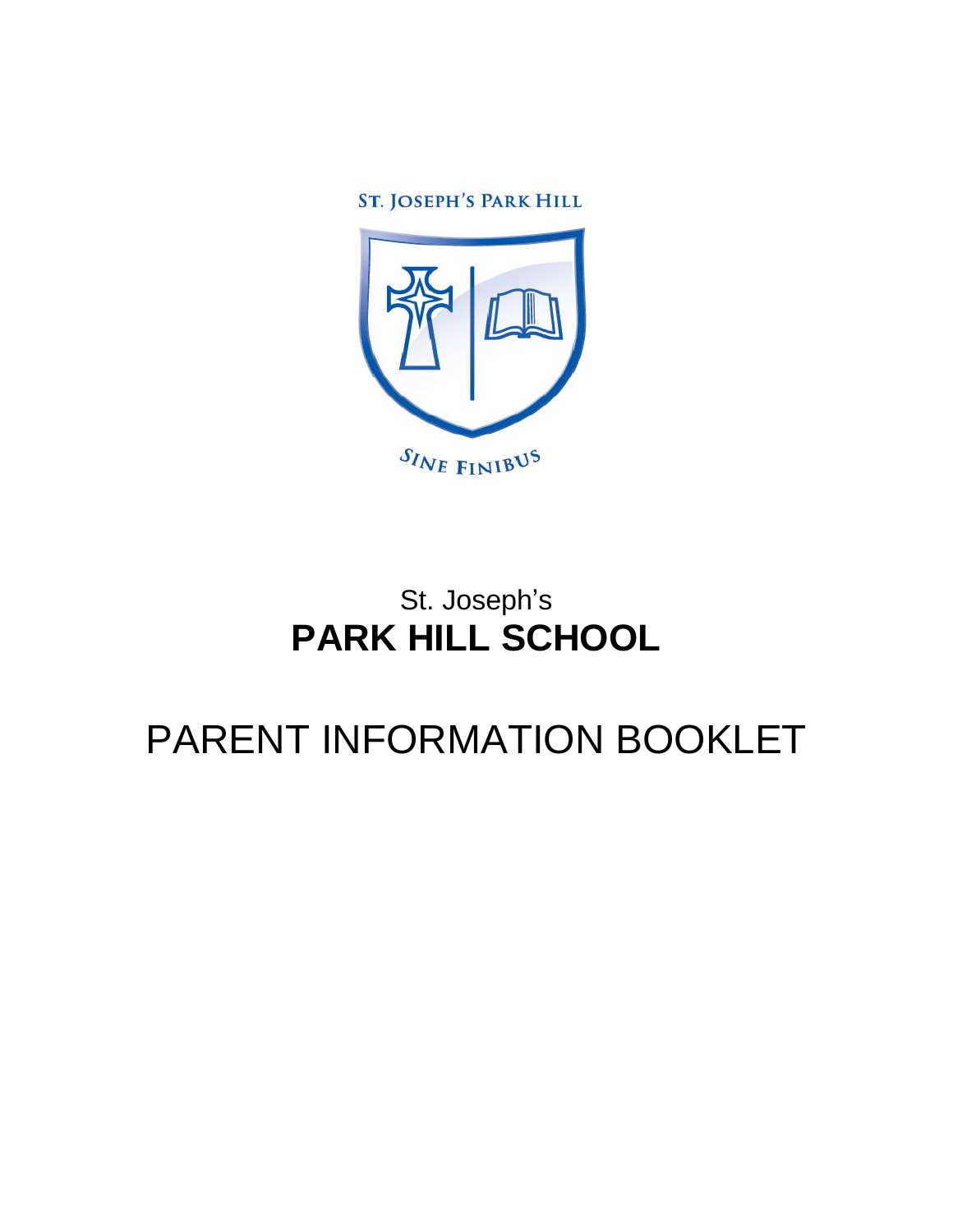## **Contents**

Mission Statement Vision, Values and Aims

Letter from Headteacher

Information for Parents

Fees and extra charges

Religious Education

Morning and After School Club

Extra – Curricular Clubs

**Sports** 

Uniform List

School Rules

Holiday Dates

Pupil Concerns

Procedure for when a child is not collected

List of policies

Staff List

Contact Details for Proprietor and Chair of Governors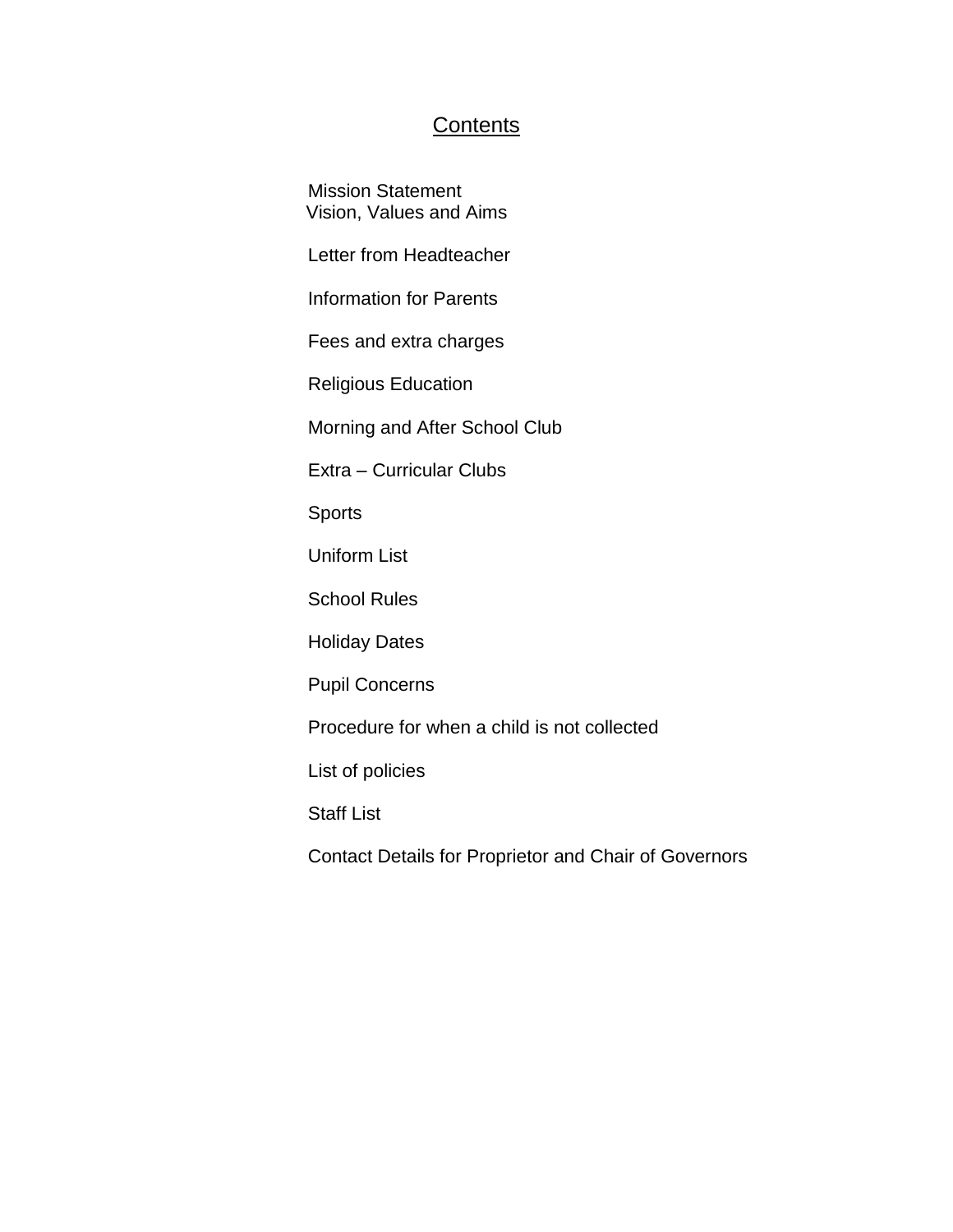**ST. JOSEPH'S PARK HILL** 



St Joseph's PARK HILL

## **VALUES, AIMS and VISION**

## **MISSION STATEMENT**

We prepare our children for the challenges of the future in a nurturing and stimulating environment built on Catholic foundations.

## **VALUES**

At St Joseph's Park Hill we value the unique individuality of every child and every child is valued and recognised as a child of God.

Following the example of our Foundress Catherine McAuley, we place great importance on the need for tolerance and understanding and concern for others.

We teach our children to follow the example of St Joseph whose values are humility, gentleness and patience.

We value respect and we teach our pupils the importance of having respect for their parents, for their teachers, for each other, for God's creation and for themselves.

We have a strong belief in the traditional values of hard work, courtesy and good behaviour.

We value friendship and forgiveness and our children are taught to "LOVE ONE ANOTHER"

## **AIMS**

We aim to provide the highest quality of teaching and learning for all our children.

We aim to provide an environment where children are respectful to each other, to the staff and to themselves.

We aim to provide opportunities for our children to develop spiritually, acquiring an appreciation of their own and others faiths, cultures and beliefs.

We aim to provide an environment where our children are happy and feel safe from bullying and discrimination.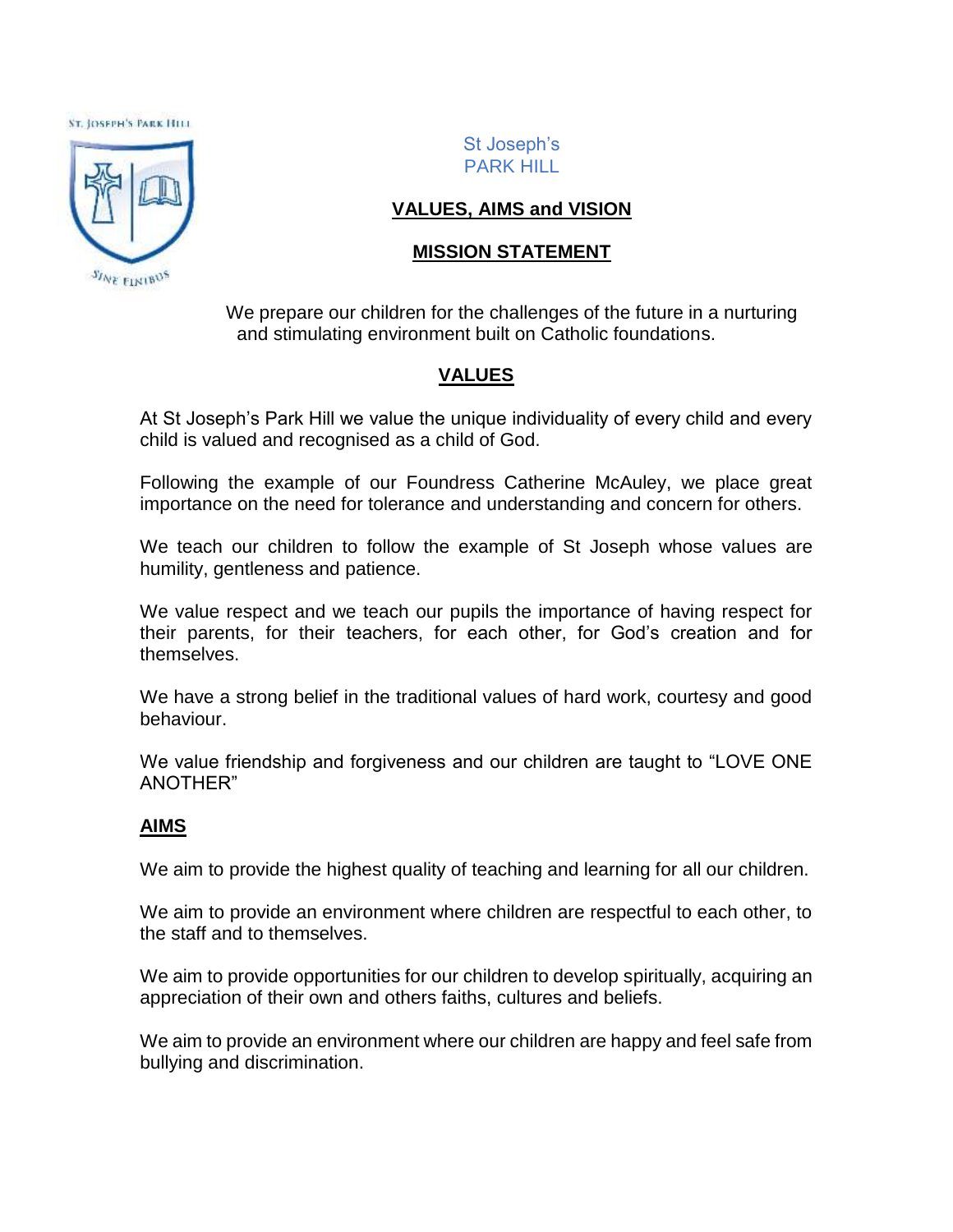We aim to provide a happy, caring environment where success is celebrated and hard work rewarded.

We aim to develop the knowledge, understanding and skills necessary for our children to enter the next phase of their education with confidence and motivation.

We aim to encourage our children to be aware of the needs of others in this country and around the world.

We aim to provide an environment where children are free to express themselves and to want to learn.

We aim to build an inclusive community where all are valued.

## **VISION**

At St Joseph's Park Hill our vision is that each precious child that comes to us will be taught values which will ensure that when they leave us:

they are respectful of others, acknowledging that the world is a diverse place, created by God

they are motivated to learn and have the confidence to believe that they can achieve anything if they work hard and believe in themselves

they have the essential skills to take their place in an ever changing world

they are enthusiastic and hopeful about their future

they have the values that lead them to ask not "What do I want to be when I grow up?" but "What kind of person do I want to be when I grow up?"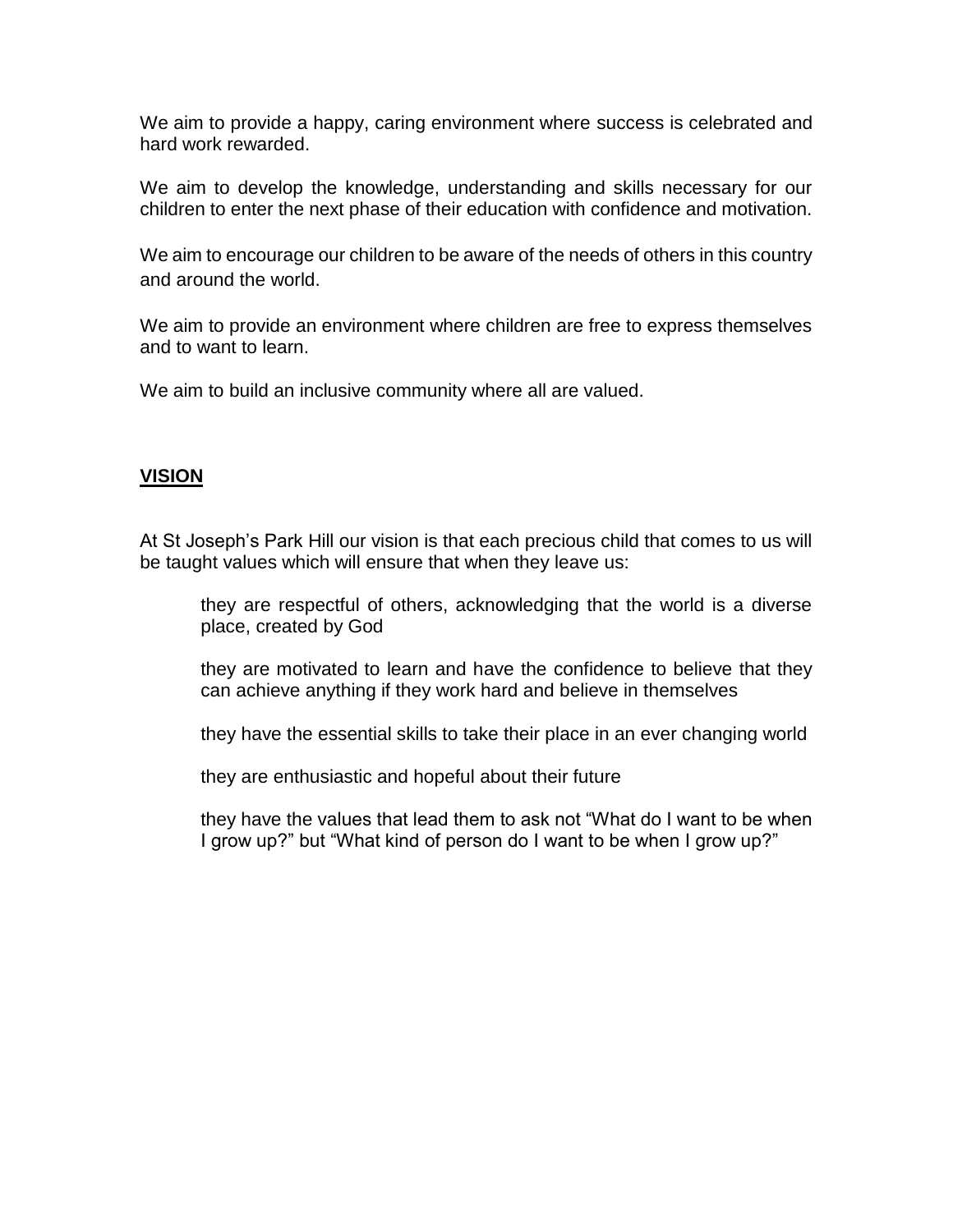

## **Headteacher's Welcome**

I am delighted to welcome you and your child to our school.

St Joseph's Park Hill offers an outstanding education to children from the age of 3 to 11 years.

We are a Roman Catholic School owned by the Institute of Our Lady of Mercy, and our Christian ethos is simple and tangible. The school is a happy, vibrant and positive environment where children are safe, nurtured and loved. The children are taught to "Love One Another" and that each of them is unique and loved by God.

Learning opportunities at Park Hill are broad, balanced and exciting. We promote academic success and believe wholeheartedly in the education of the whole child. We encourage hard work and value effort. Our school motto is SINE FINIBUS (Without limits) and we teach your child that they can achieve anything if they work hard and want to succeed.

Your child will be nurtured and taught by a dedicated and enthusiastic team of staff who will inspire them to aim for excellence whilst developing a growth mindset. We seek, through our bespoke curriculum and varied extra-curricular clubs, to allow our pupils to have opportunities to develop as all-rounders, and foster in them a lifelong love of learning.

Our pupils are our best ambassadors and they talk with joy and pride about our school. When you step through our doors, you will be met by the warmth, happiness, care and kindness that resonates in our school family.

Choosing the right school is one of the most important decisions that you will make for your child. Choosing Park Hill means that you have chosen to give your child the best possible start in life.

I very much look forward to getting to know you and your child over the coming years.

Mrs Maria Whitehead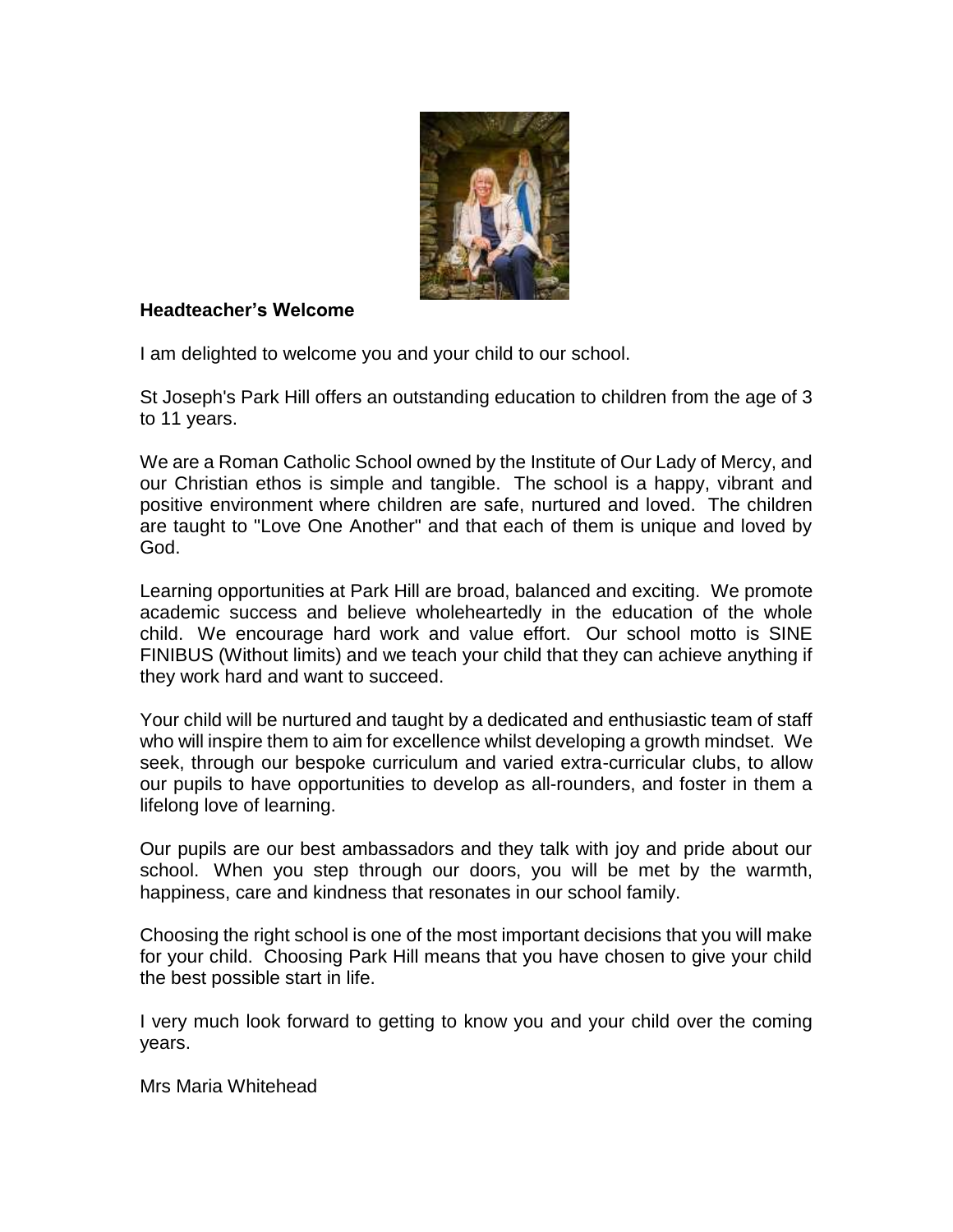## **Information for Parents**

The information in this booklet will answer most of your questions, but if there is anything you are not clear about, please feel free to contact the office and hopefully we will be able to answer your queries.

## UNIFORM

## **Children should be in full school uniform at all times.**

Our uniform is only available from Gray's in Blackburn apart from pre-school uniform, tracksuits and bags which are available from school. A full list is attached to this booklet. All uniform and belongings should be clearly marked with your child's name. Sew-in labels are the most suitable and can be purchased from Gray's.

## THE SCHOOL DAY

## Lessons begin at 8:30am.

Your child will be greeted at the front door from 8.25am. The door is closed at 8.35. If your child arrives after 8.35 they will be marked as late in the register. (NB: If your child is left on the playground before 8.25 then they will be taken to Morning Club and you will be charged – see below)

If your child is in Reception Class you may accompany them to the front door where they will be greeted by a member of staff.

If your child is in Pre-school you must wait on the front yard where you will be greeted by a member of the Early Years team. In the afternoon please also wait on the front yard and the children will be brought out to parents/carers.

## School ends at 3.30 pm.

All children are brought out onto the front yard at the end of the day by their teacher. Teachers will dismiss them to parents/ carers. Reception children will come down the ramp and will be handed over directly to parents/ carers.

#### Extra-Curricular Clubs

If your child is attending an Extra-Curricular Club please wait on the front yard until the club is over. A member of staff will hand your child over to you. Costs for morning Club and After School Club are detailed below.

#### Morning Club

Morning Club is available from 7:30am-8.30am in the dining room. Your child will be offered breakfast.

## After School Club

After School Club is available from 3.30pm – 5.30pm and is run by our own school staff. Your child will be able to attend ASC on a regular or ad-hoc basis. Collection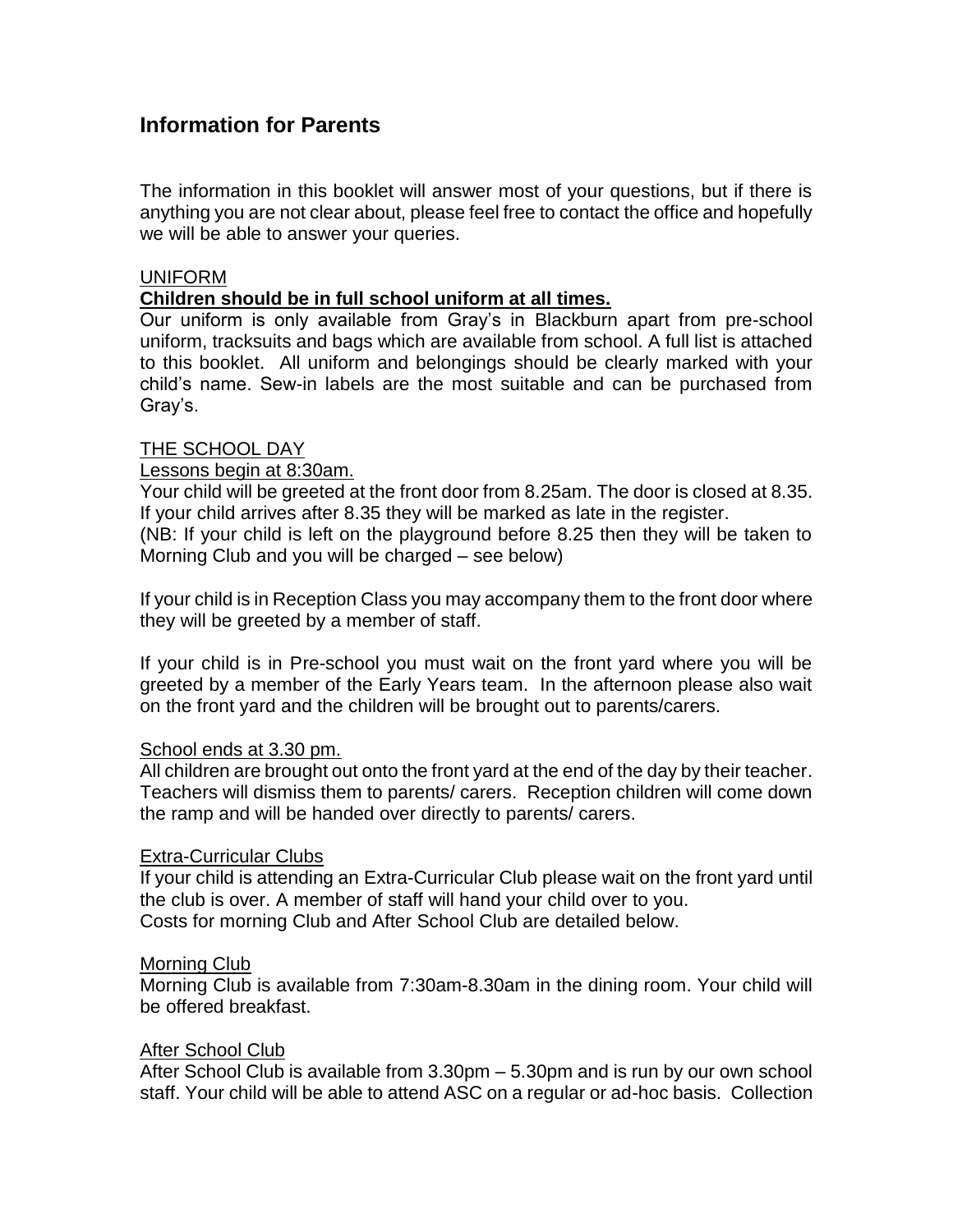from the dining room please (access via the steps to the right of the main school entrance).

Please note that pre-school children must be pre-booked into Morning Club and After School Club for them to attend.

## Holidays

You are expected to take holidays outside of term time only. If this is not possible you must complete an absence request form in advance and hand it to the Headteacher.

## Absences

Please inform the school before 9.15 am if your child is going to be absent for any reason. If we have not heard from you by 9.30 we will phone you to see where your child is.

Please inform school if your child has a hospital, doctor's or dentist's appointment in advance of the appointment.

## Illness

Your child should **not** be in school if they have been vomiting or had diarrhoea in the last 48 hours.

If your child has a heavy cold or sore throat you should keep them at home to prevent the spread of germs.

If your child has a high temperature and feels generally unwell they should stay at home until they feel better and they no longer have a temperature.

If your child is not well enough to go out at playtimes or take part in Games (including swimming) and /or PE lessons then they should not be in school. (Broken limbs are the exception, and special cases must be discussed with the Headteacher.)

Please inform us if your child has headlice.

If your child feels unwell during the school day, they will be observed by the staff and we will inform you at the end of the school day.

If your child is sick, develops a rash, has diarrhoea or the staff feel it is appropriate for any other reason, you will be contacted and asked to make arrangements for your child to be collected.

If your child bangs his/her head during the day we will inform you by phone or Parentmail (depending on the severity). If we agree that your child is well enough to stay in school, an accident form will be completed and your child will be given a 'bumped head' sticker to wear so that all staff are aware that your child has had a bump to the head and should be monitored. Otherwise you will be asked to make arrangements for your child to be collected.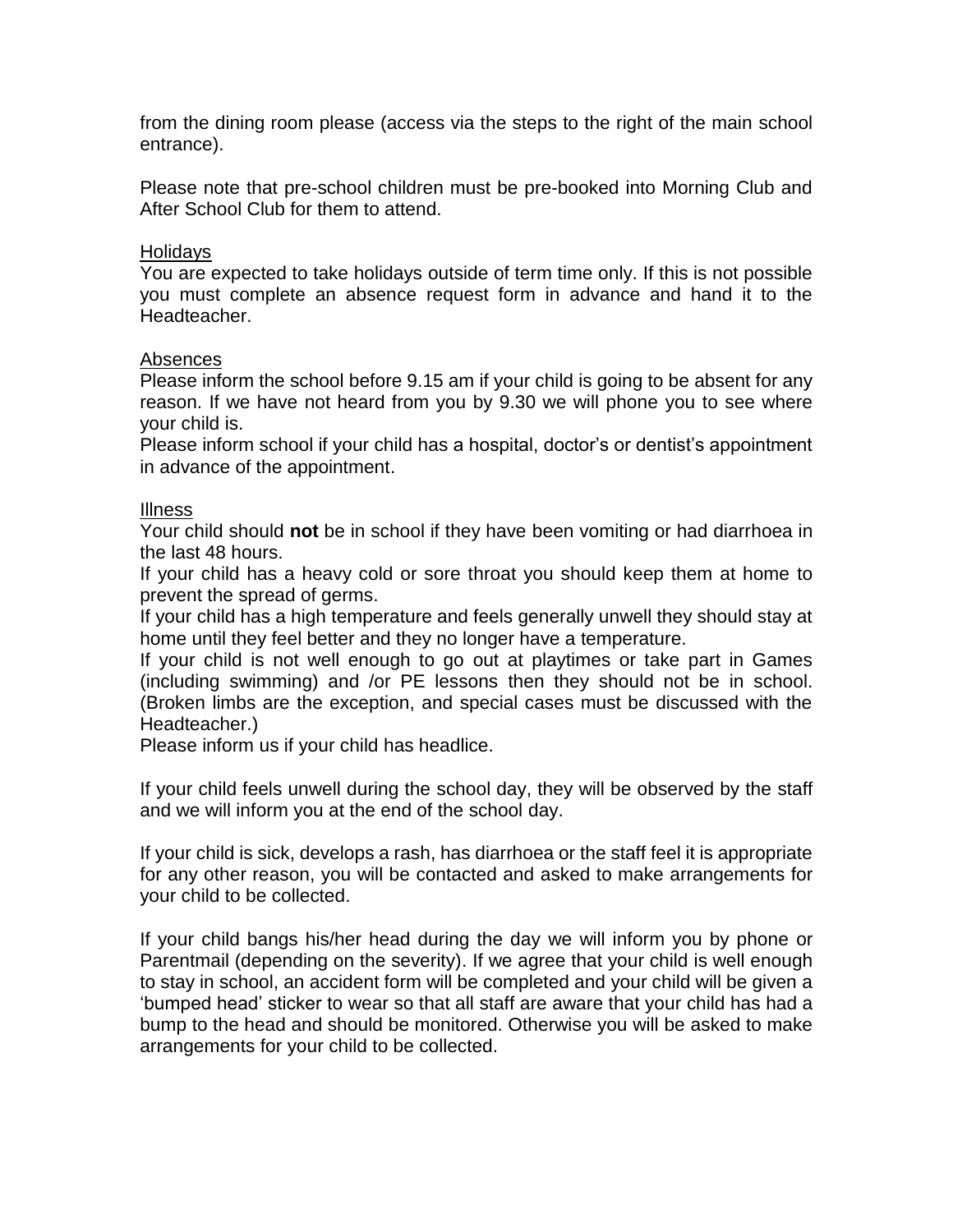## **Medicines**

If your child needs to take prescribed medicine during school hours, please contact the school office. All medicine must be clearly labelled by the doctor/pharmacist with your child's name and correct dosage. The medication must be handed to the office (*with the exception of inhalers – see below*) along with a completed administration request form (available from the website). We have qualified First Aiders in school who can administer prescribed medication.

## Inhalers

If your child suffers from asthma you are required to fill in an Asthma Management Form. This form is usually sent out to you at the beginning of each school year and you should inform school if there are any changes during the year. On the form you should detail signs to look for and instructions for the administration of your child's inhaler.

Your child's inhaler is kept in your child's classroom and taken with them for PE, games and out of school activities. Staff record each time your child's inhaler has been administered.

## **Allergies**

If your child suffers from allergies or food intolerances please inform us immediately.

## Accident and Emergencies

We send out Contact Forms at the start of each new academic year. Please ensure that these are returned swiftly. If you change contact numbers you **must** inform school so that you (or another relative) can be informed if your child is ill or involved in an accident at school. Please let us know of any change of address or personal circumstances.

## **Money**

All monies should be clearly labelled with the child's name, amount, and purpose. When possible, all monies should be paid into the school bank account.

## **Travel**

We will ask for and obtain your written permission before your child can take part in an out of school activity.

## Lunches and snacks

We provide a hot healthy lunch each day. Halal and vegetarian options are available daily. Your child may opt out of school lunches but only with good reason. If your child brings a packed lunch please note that fizzy drinks and sweets are not allowed.

Children may bring fruit for morning break. A bottle of water, provided by school and labelled with your child's name should be in school at all times. The water fountain is available in school for them to fill up their bottle.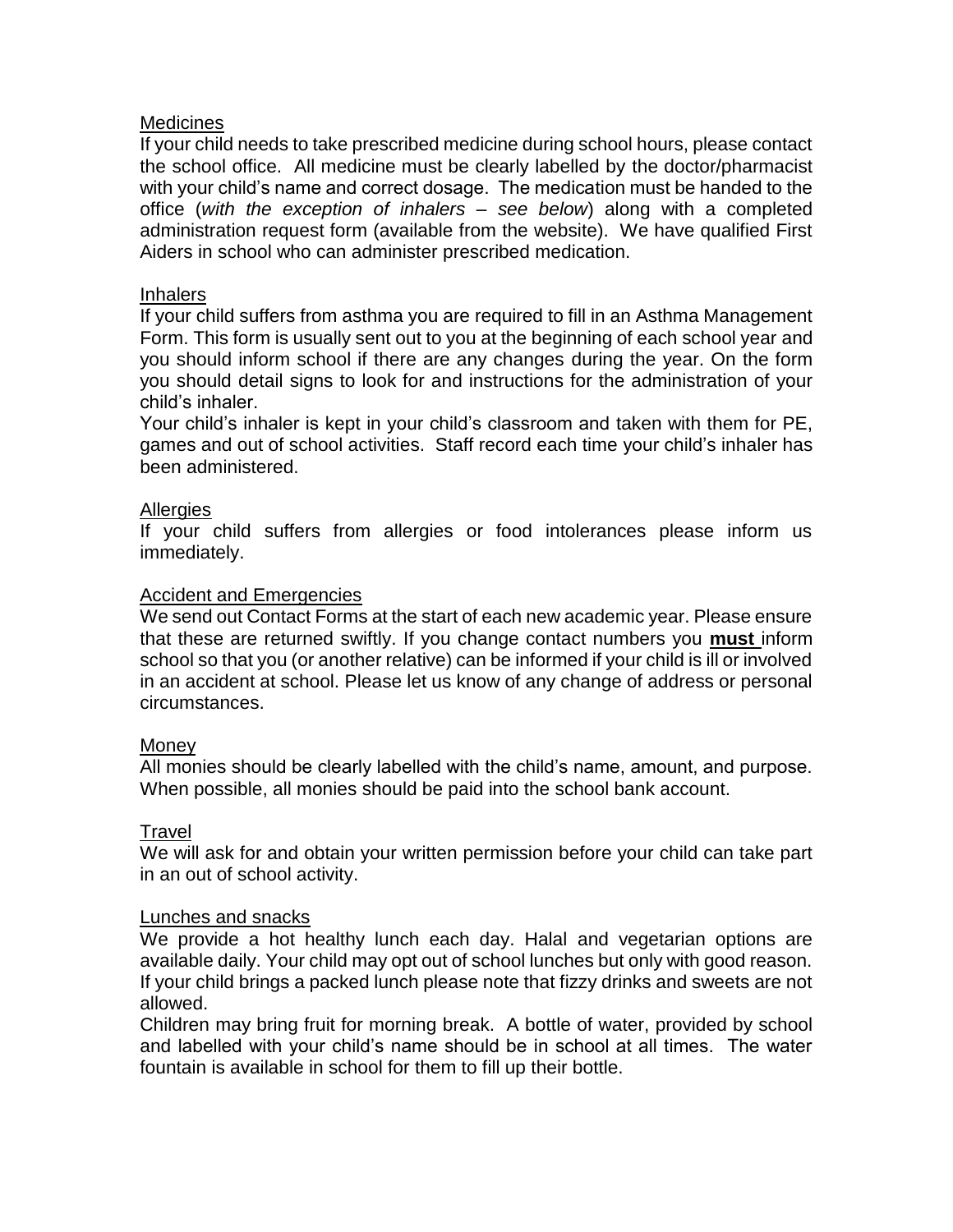#### House System

Our school operates a House system. There are four houses: St George, St David, St Andrew and St Patrick. From Reception each child is allocated a house. Children are rewarded House points for good work and behaviour. These are added up and a trophy is given to the winning house each week in assembly.

#### Headteachers Awards

A child from each class is awarded a Headteacher's Award each week for hard work in class. This is decided by the class teacher and presented at Friday's Family Assembly.

## Star of the Week

A child from each class is awarded Star of the Week for showing our school values. These are nominated by their classmates and presented at Monday's Assembly.

#### Miscellaneous

Please do not approach a child in the school without a parent's and/or teacher's permission.

All visitors to the school, including parents, MUST report to the office. Mobile phones should not be used in the school building for Child Protection reasons.

Teachers see parents on a regular basis to discuss their child's progress. However, if parents would like to speak to the teachers at other times please contact the office to make a mutually convenient appointment.

The Headteacher will be pleased to see parents about any matter they wish to discuss. An appointment is usually advisable.

Dogs should not be brought onto the playground or field.

## Fees and Extra Charges

#### September 2022 to July 2023

| School fees                      |                      |            |
|----------------------------------|----------------------|------------|
| Annual fees                      |                      | £7390.00   |
| Termly payments                  |                      | £2,463.34  |
| Monthly payments                 |                      | £615.84    |
| Pre-school fees                  |                      |            |
| Day rate                         | 8:30 until 3:30pm    | $£40$ /day |
| Morning rate                     | 8:30 until 12:30pm   | $£24$ /day |
| Afternoon rate (no lunch option) | 12:30pm until 3:30pm | $£18$ /day |
| Lunch                            |                      | £2.50 /day |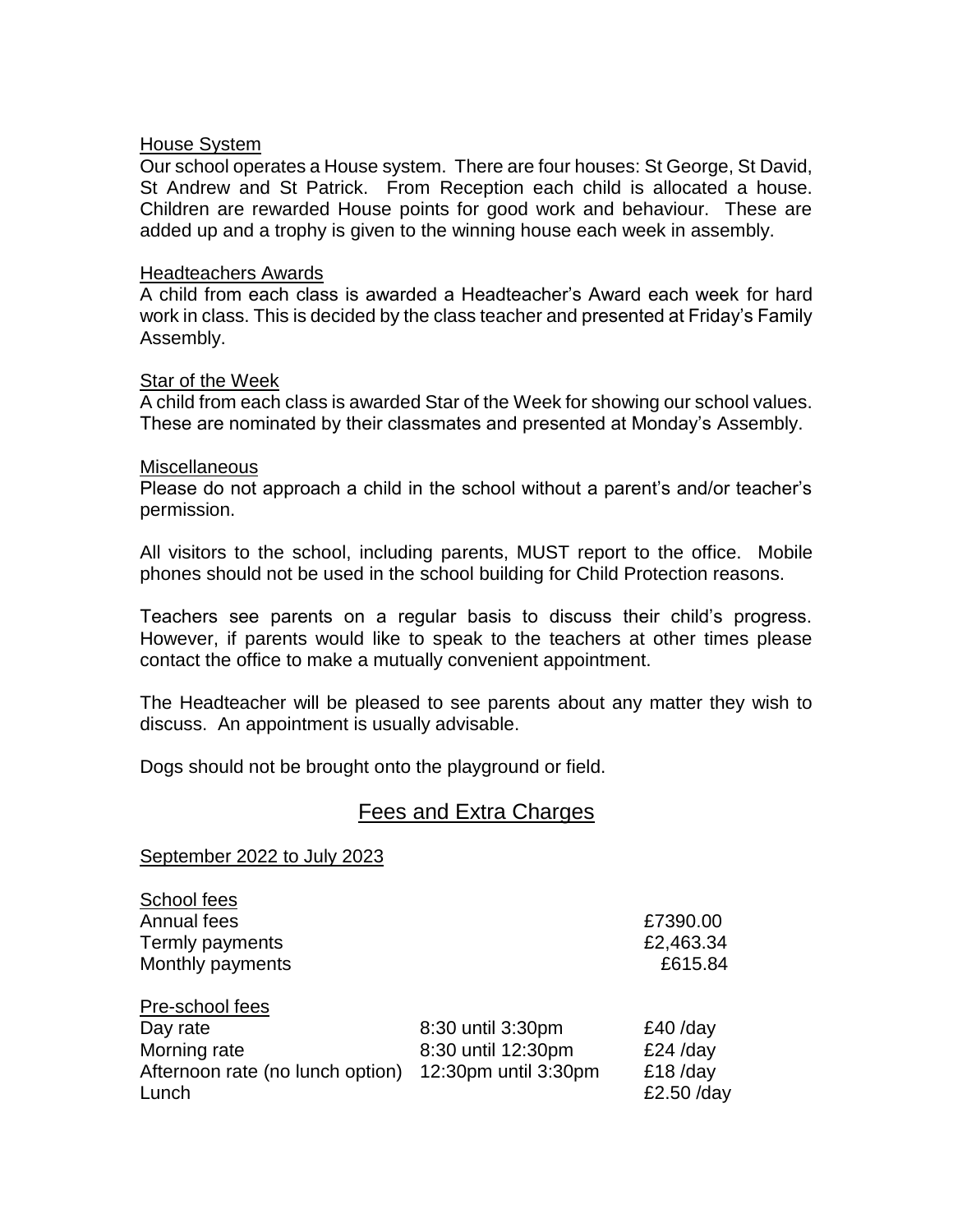The Pre-school offer the Universal 15 hours and the Extended 15 hours for eligible children, please speak to the School Business Manager for further information.

Fees are paid by Standing Order and paid directly into the school's bank account, no cash payments for fees will be accepted. Termly payments are due in the first week of term. Monthly payments commence in August and continue to July.

The fees are set by the Governors and advised in the Spring term of any changes for the following September. Invoices will be issued in June for the upcoming academic year.

Any alterations in arrangements for paying fees must be discussed with the School Business Manager in advance.

As the School is a charitable trust, any profits are invested in improving the resources and facilities offered by the School.

In light of recent advice under the Proceeds of Crime Act 2002 and the Terrorism Act 2000, Money Laundering Regulations, the School reserves the right to decline cash payments for school fees.

The charge for school dinners is £196.67 per term. This is added to the fees and paid either monthly by standing order, or termly in advance.

English Speaking Board / Vanguard examination fee (Key Stage 2 only)  $£32 - £33$ 

Swimming (year 3) £5.90 per week (invoiced annually)

| Optional musical tuition (juniors only) | (invoiced annually) |
|-----------------------------------------|---------------------|
| Violin                                  | £8.00 per week      |
| <b>Brass tuition</b>                    | £8.00 per week      |
| <b>Guitar tuition</b>                   | £8.00 per week      |
| Drums tuition                           | £10.00 per week     |
|                                         |                     |

| Morning Club and After School Club | (invoiced monthly) |
|------------------------------------|--------------------|
| Mornings $(7.30am - 8.30 am)$      | £5.00 per session  |
| Mornings $(8.00am - 8.30 am)$      | £4.00 per session  |
| Afternoons to 4.30 pm              | £5.00 per session  |
| Afternoons to 5.30 pm              | £10.00 per session |
| Afternoons 1 hour                  | £5.00 per hour     |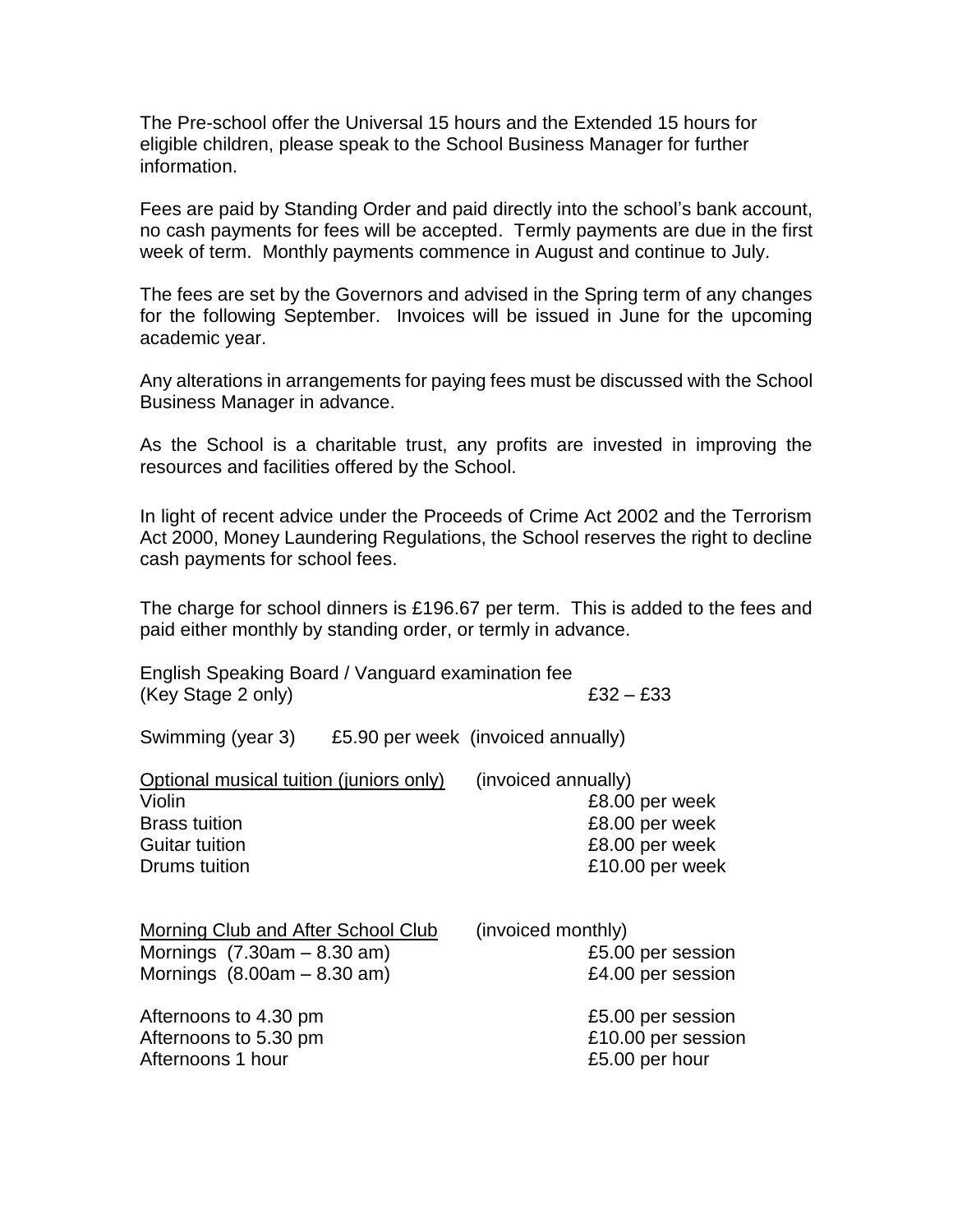## Religious Education

We are a Roman Catholic School founded by Catherine McAuley and the Sisters of Mercy and we are happy to welcome children of all faiths. We encourage and celebrate diversity and children explore different cultures and religions within the curriculum. All children are encouraged to speak about their beliefs and customs and children are taught to respect everyone.

As a Catholic School our worship is based on Catholic doctrine. We follow the Salford Diocese Scheme of Work: Come and See.

Prayers are said in class every day and all children attend two weekly whole school assemblies which have a religious theme, a story from the Bible, prayers and a hymn. RE is taught in discreet timetabled lessons. Special Feast Days, Holy Days and Liturgical Seasons are celebrated.

All children are expected to join in prayers and acts of worship respectfully.

## **Sacramental Programme**

Our Roman Catholic children are prepared for the Sacraments of Reconciliation, and Holy Eucharist when they are in Year 3.

Some preparation takes place in school and we follow the Salford Diocese Programme.

If your child is Roman Catholic and you wish them to receive the Sacraments, you must contact your Parish Priest and the Person responsible for the Programme in your Parish School. We will also contact your Parish Priest to ensure that the children are taking part in the programme within the Parish.

Parents are encouraged to support the programme by attending meetings within the Parish.

## Extra-Curricular Clubs

We run a number of Extra- Curricular Clubs. The clubs will change from year to year and sometimes from term to term. They may include:

- Games Club
- Art Club
- Performing Arts Club
- Football
- Tag Rugby
- Netball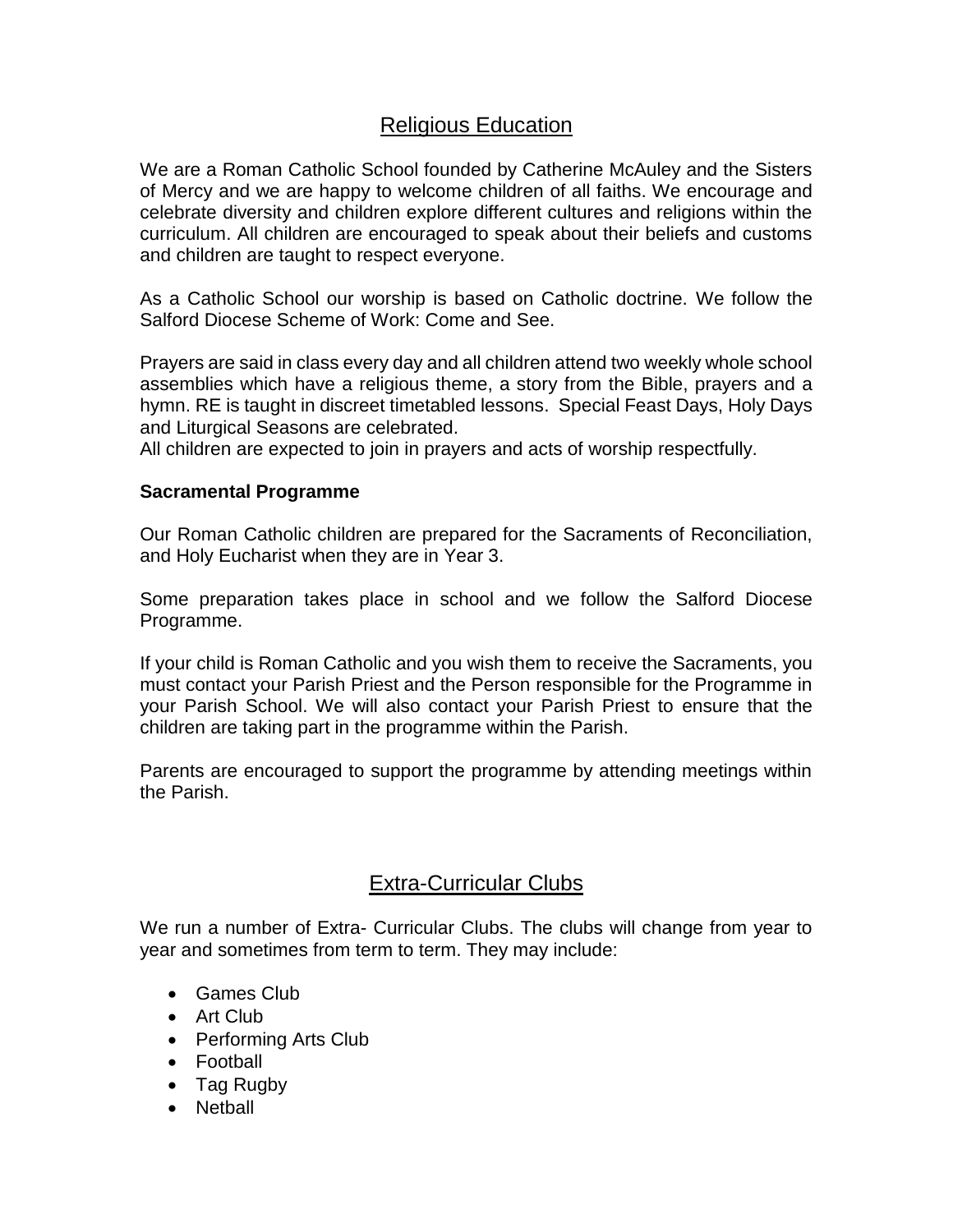Clubs are usually age / year group specific. Teachers run some of the clubs. Others are run by outside providers.

Clubs run by staff and parents are usually free. There is a nominal charge for other clubs.

Children are informed of the clubs on offer at the beginning of each term and forms are given out for parents to sign.

Clubs begin at 3.30 and end at 4.30 p.m.

Children may go to After School Club after Clubs.

## Summer School

Summer School is available for two weeks during the summer holidays and is run by school staff. Summer School is available for children from Pre-school to Year 6.

The day begins at 8.30am and finishes at 5.00pm.

Activities include sports, games, crafts, cookery, and projects. Themed days / weeks may be arranged.

Snacks are provided. Children bring their own packed lunch.

Pre-booking is essential and booking forms are sent out in the summer term.

| £22.50 per day   | (E20.50) | $2nd / 3rd$ child)            |
|------------------|----------|-------------------------------|
| £105.00 per week |          | $(E95.00 \t 2nd / 3rd child)$ |

*(Prices correct Summer 2022)*

## **Sports**

Here at St Joseph's Park Hill, we recognise the importance of a healthy and active lifestyle for our children.

We are committed to a curriculum which places high importance on Games, PE and Sport.

Our school is part of the BSSP (Burnley Schools Sports Partnership) and your child will be given the opportunity to take part in a huge variety of sports, fixtures and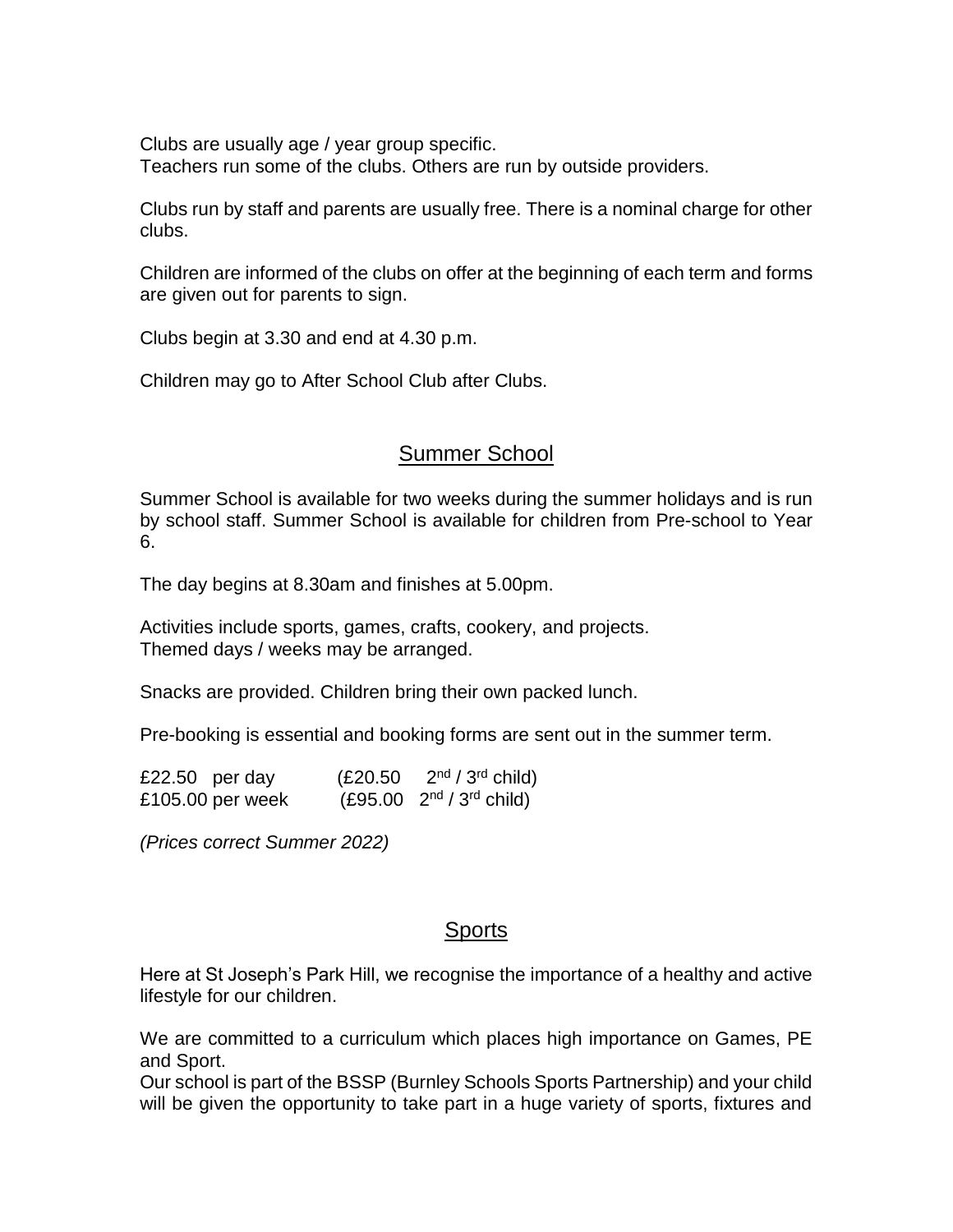competitions both internally, at regional level, county level and even nationally. Specialist coaches assist our sports staff in developing your child's skills whilst encouraging your child's enthusiasm and participation.

All children will have a weekly dance lesson with a specialist dance teacher. (Preschool for those attending Wednesday afternoon sessions – additional costs apply)

When your child is in Y3 they will have a weekly swimming lesson (invoiced annually) at Padiham Pool.

We take part in a number of ISA (Independent Schools Association) competitions and tournaments.

Sports Day takes place in the Summer term. This gives the children the opportunity to experience competition as they compete to win first, second, third and fourth place for their House. The House with the most points wins the Sports Day Cup.

Parents are invited to Sports Day.

Each Year a pupil from Year 6 is awarded the Sports Trophy for attitude and commitment in sporting activities.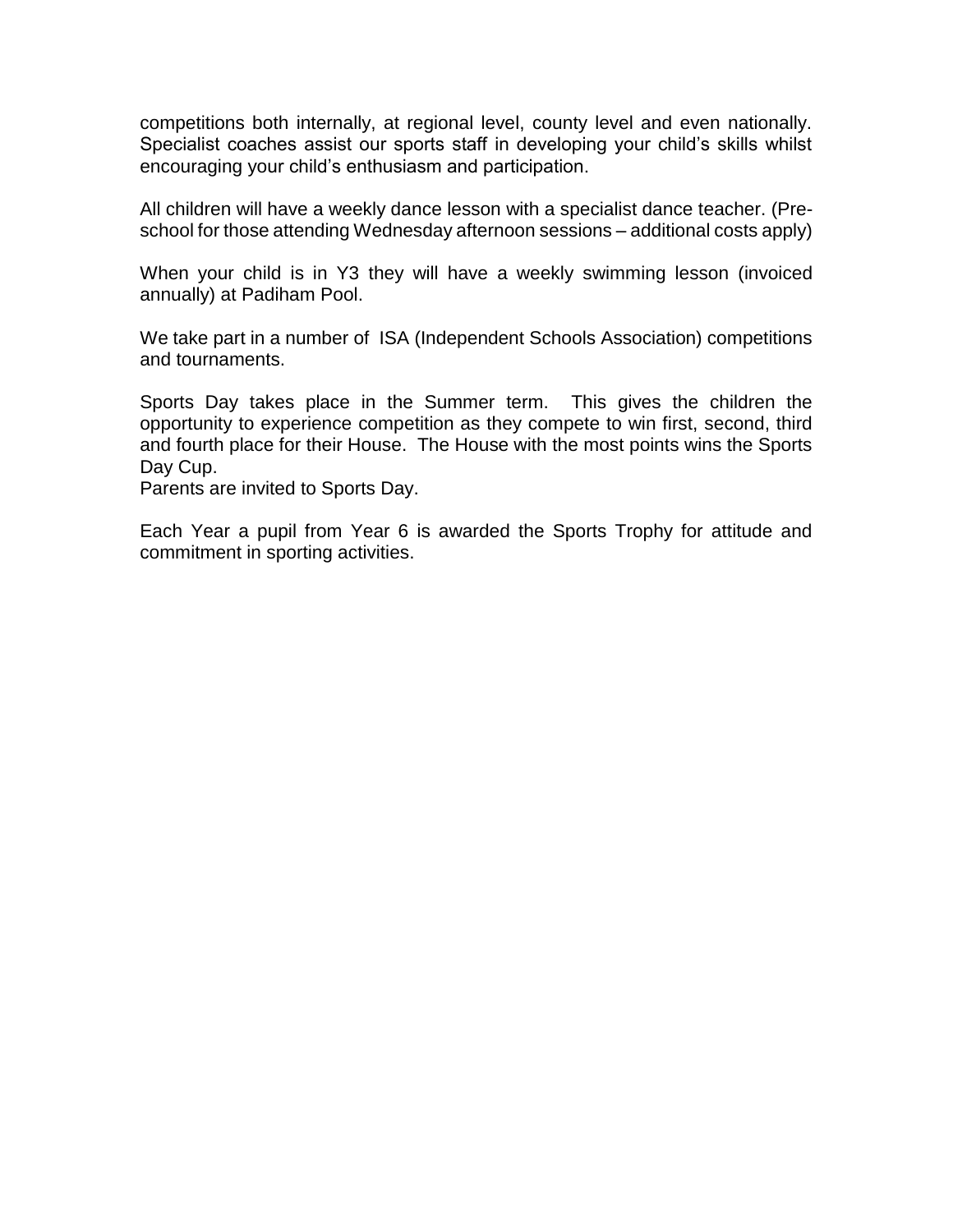## **St. Joseph's PARK HILL School - Uniform List**

## **All school uniform must be obtained from Gray's,** 68 Northgate, Blackburn, BB2 1AA**. [Tel:](dial:%200125451425)** 01254 51425 *Items in italics are obtainable from school only* **Please note: All items must be clearly marked with your child's name.**

## Girls

#### **Winter (November until Easter)**

Tartan pleated skirt White long sleeve blouse with Katie collar Tartan bow Navy V-neck cardigan trimmed with royal blue Navy knee socks or tights Navy blazer trimmed with royal blue braid Navy outdoor coat (only available from Grays) Black shoes, not boots

## **Summer (Easter until October half term)**

Summer dress (only available from Grays) Plain white ankle socks

Optional Mac in a Sac (cagoule) is available as part of the Summer uniform

#### Boys

#### **Winter (November until Easter)**

White long sleeve shirt Grey shorts (from Grays) School tie Navy V-neck jumper trimmed with royal blue Grey knee socks with navy stripe Navy blazer trimmed with royal blue braid Navy outdoor coat (only available from Grays) Black shoes, not boots.

#### **Summer (Easter until October half term)**

As above – with white short sleeve shirt and navy ankle socks

Optional Mac in a Sac (cagoule) is available as part of the Summer uniform.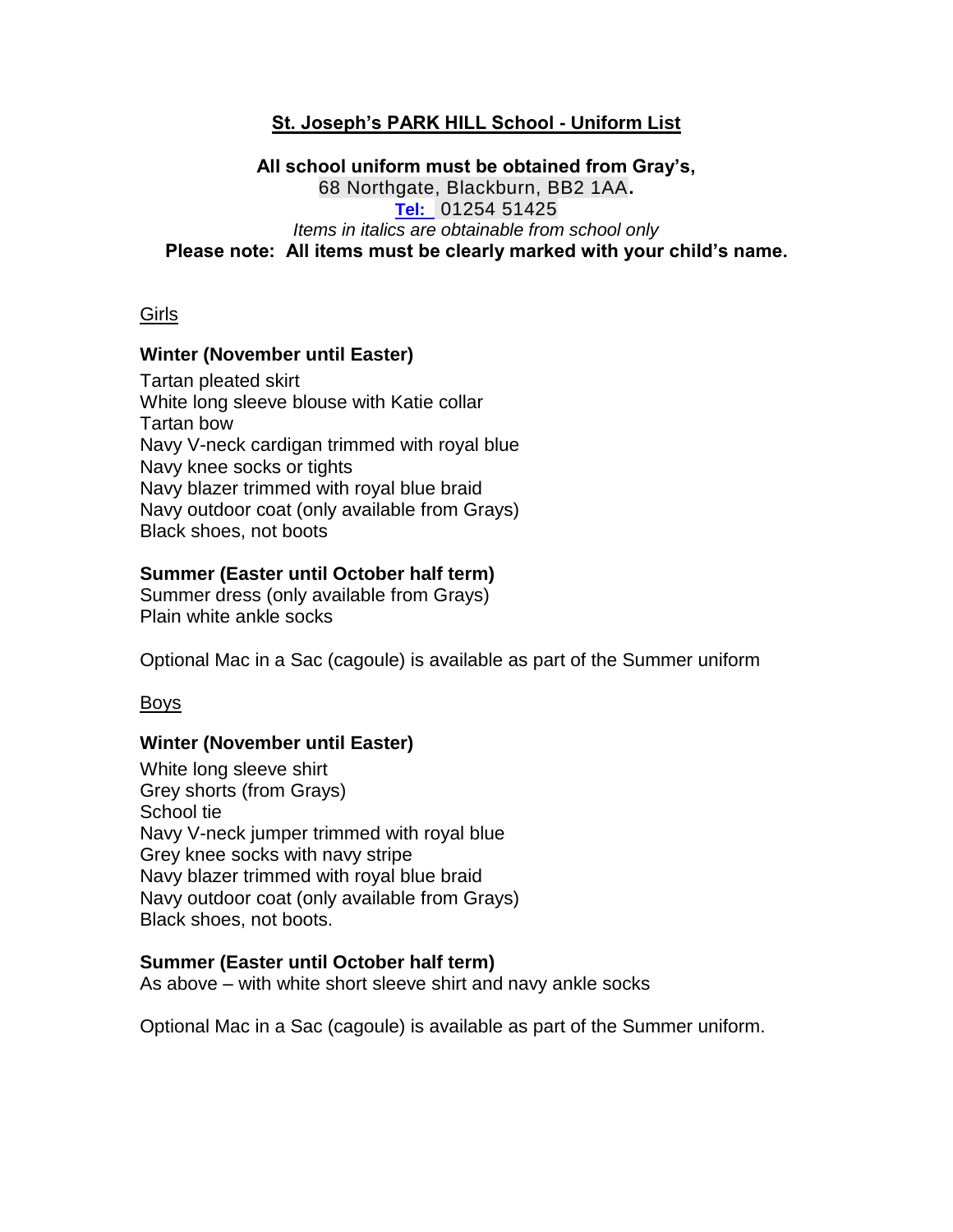**Reception children** as above but wear the school polo shirt instead of a shirt and tie, summer dress for girls.

Reception children will also need wellington boots in school at all times.

## **PE Uniform**

School polo shirt (navy and orange) School shorts (navy and orange) School skort (navy and orange) School tracksuit (not Reception) Navy football socks with orange stripe – Winter uniform Black pumps White Trainers, White sports socks – Summer uniform *P.E. bag* 

## **Pre-School (Uniform available from school)**

*Pre-School cardigan (girls), Pre-School jumper (boys), Pre-School polo t-shirt,* School skirt (girls) School shorts (boys) *Pre-School P E shorts (boys and girls different)* Navy plain socks or tights, grey socks with navy stripe for boys Navy or black shoes, Pumps, Wellingtons All in one suit (outdoor activities) Own Coat can be worn.

Summer dress for girls

## **The following items are available in school and should be school issue only:**

*School scarf Hat – Girls: royal blue, Boys: navy Gloves –royal blue, Rucksack* (Juniors) *Reading folder* (Infants and EYFS) *Scrunchies and headbands*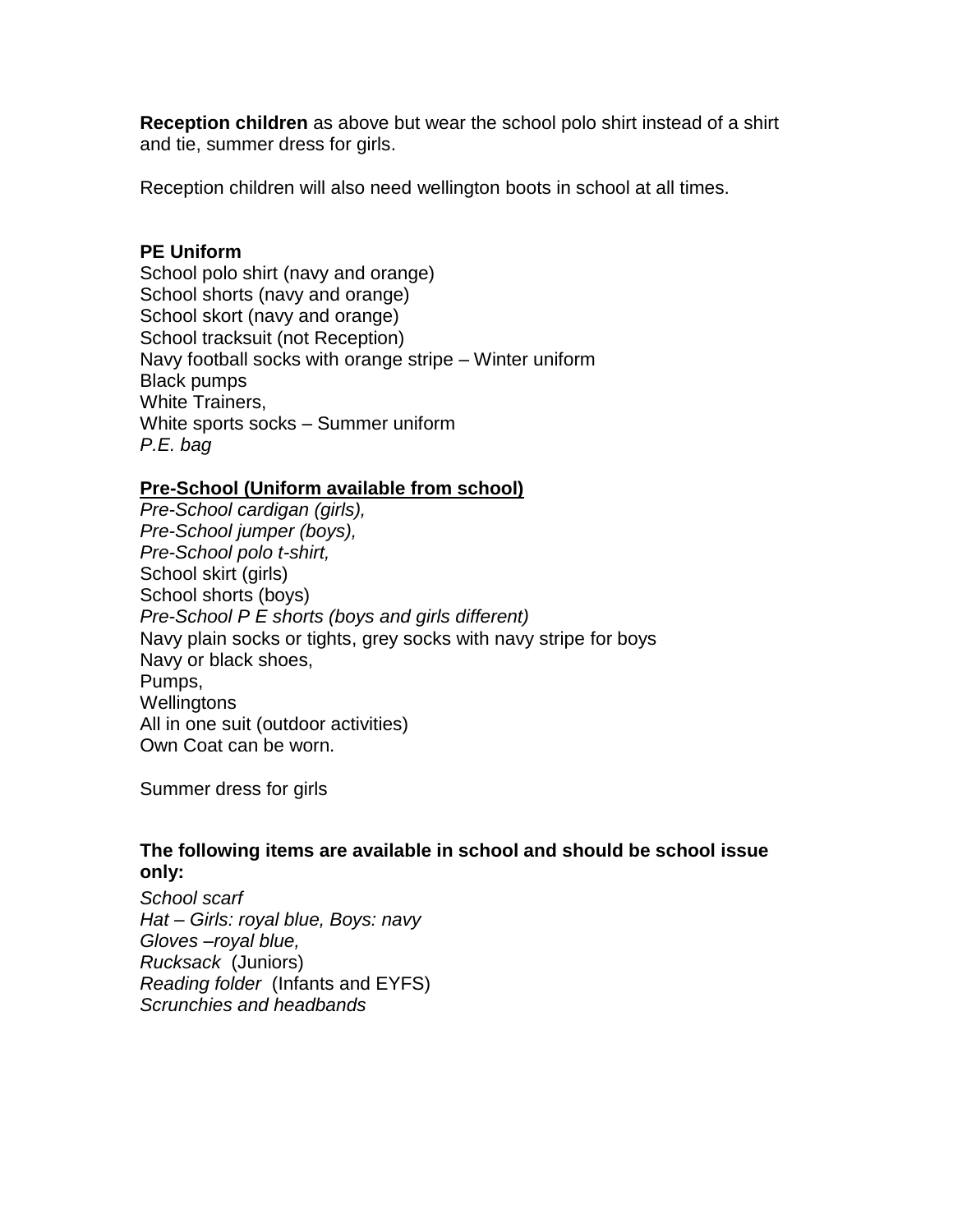

## School Rules

- 1. Children who arrive at school before 8.25 am must attend Morning Club.
- 2. Children who are still on the premises after 3.40 pm must attend the After School Club.
- 3. In the morning, children can enter school after 8.25. They should settle into class quickly and quietly ready for an 8.30 start to lessons.
- 4. Children should walk quietly along corridors at all times, and in single file on the right when with their class.
- 5. Children may not remain in or re-enter classrooms before school, at break, lunchtimes or after school when there is no teacher present.
- 6. Children are not allowed to bring sweets or biscuits (including breakfast biscuits) to school. A **piece of fruit** is allowed at morning break.
- 7. Children are expected to adhere strictly to the school uniform policy.
- 8. Toys, collectable cards, radios and jewellery, i.e. necklaces, rings or bracelets, are not allowed in school.
- 9. Watches may be worn by junior children only, at their own risk, and these must be removed during P.E. lessons. No smart watches allowed.
- 10.Long hair (shoulder length or longer) girls and boys should be tied back. Hair ribbons and hair bands must be royal or navy, and beads must not be worn in hair. School hairbands and scrunchies are available. Hair should be neatly groomed and should not be too closely shaved (no tramlines or taper fades permitted).
- 11.Where ears are pierced, only small stud earrings may be worn and these must be removed for PE, Swimming and Games.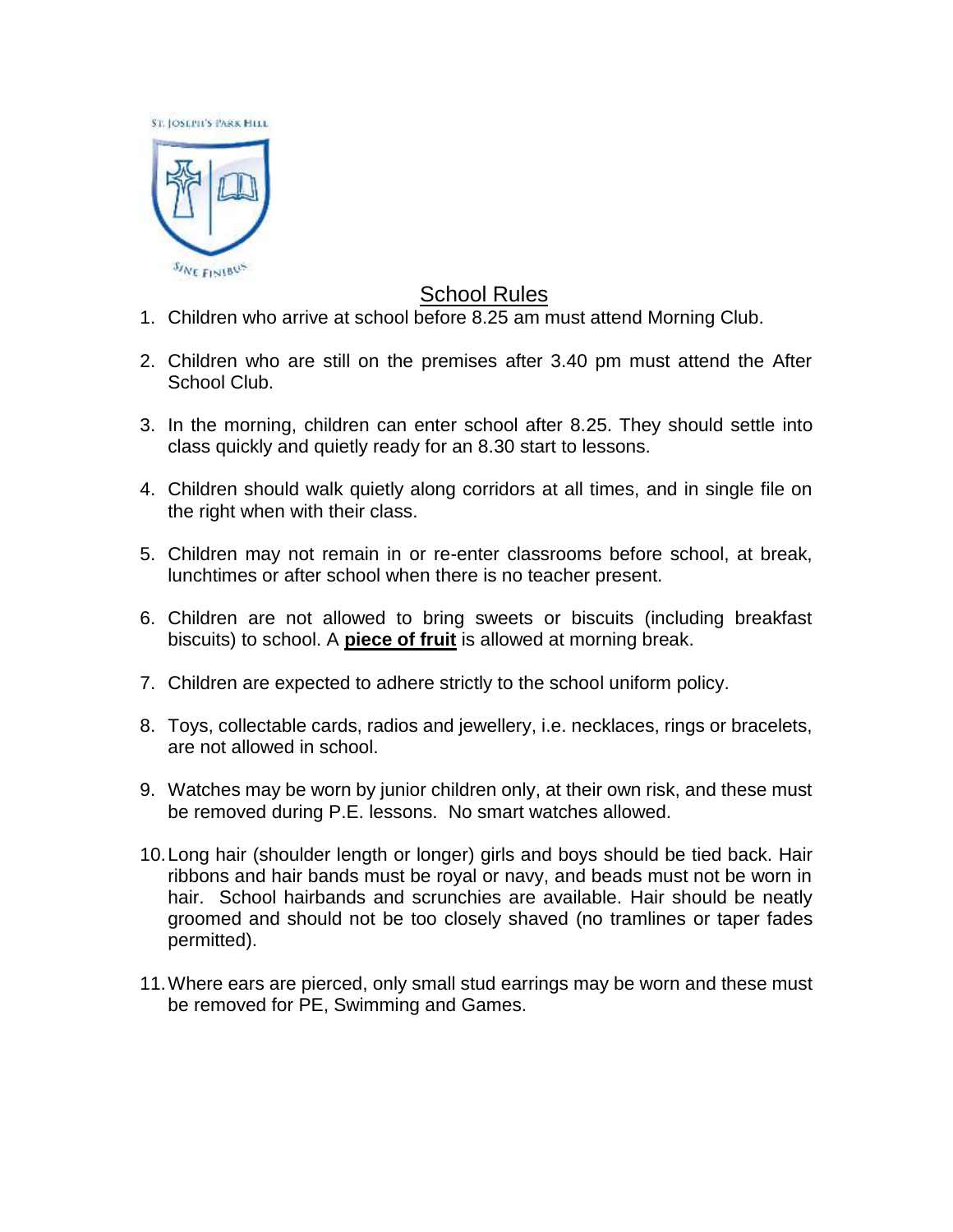12.Mobile phones and other valuables are not allowed in school, but where this is unavoidable they must be handed into the office at the beginning of the school day, and collected when going home.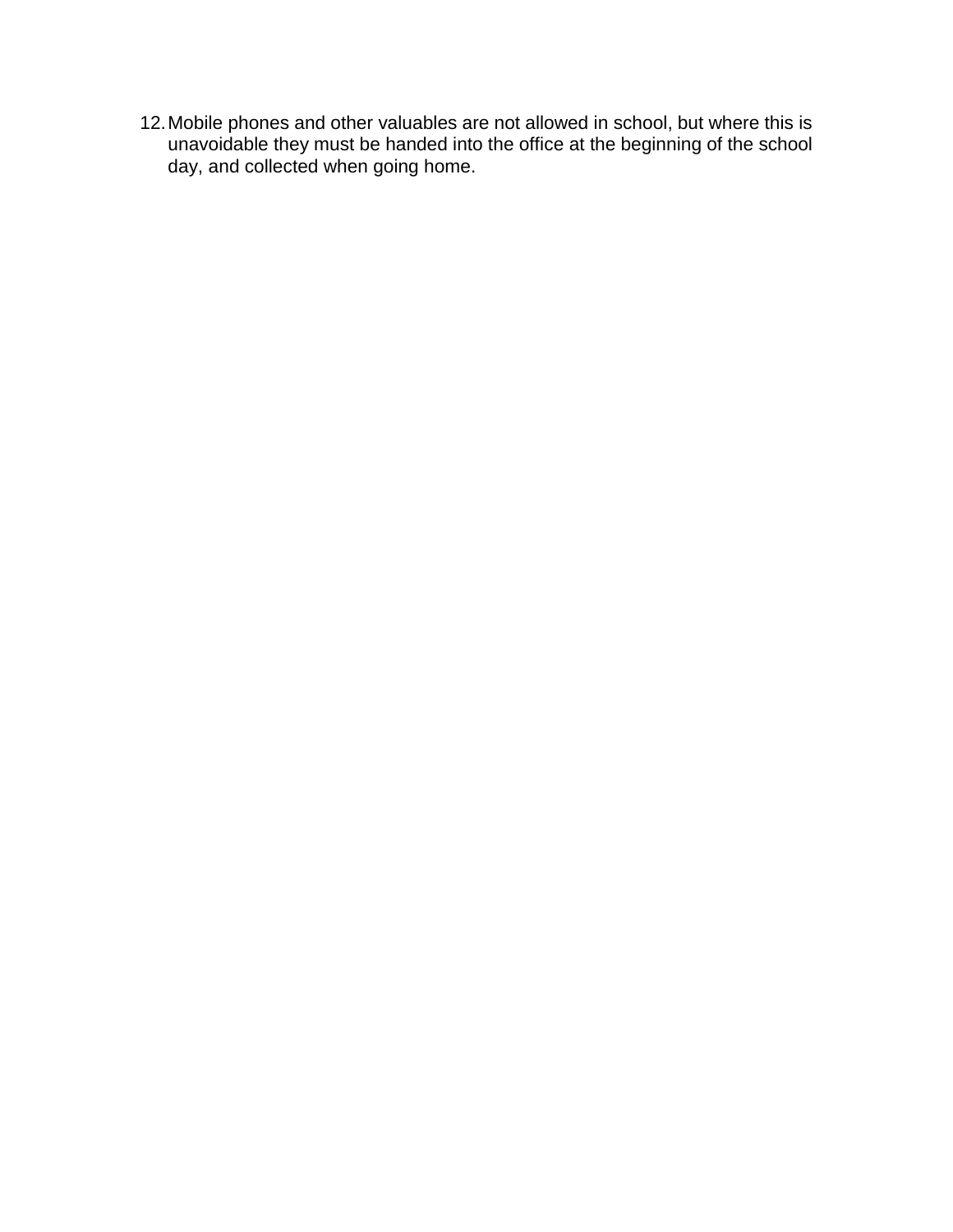## What can you Do If Something Goes Wrong?

Things sometimes go wrong for children in school. The following structure helps your child to feel confident that there is always an adult or trusted peer who will help with problems should they arise anywhere in school.

## Who can help?

## Your teacher Any teacher Mrs Whitehead – Headteacher Mrs Duncan – School Business Manager Any member of staff Prefect

If your child thinks they have been treated unjustly they can approach any of the above.

If your child is anxious about speaking to a teacher about a worry / concern, they can ask a Prefect or a friend to accompany them for support.

All concerns will be treated seriously and confidentially.

If your child thinks that their concern has not been dealt with satisfactorily, they should discuss the issue with you. You can then speak to your child's class teacher or the Headteacher.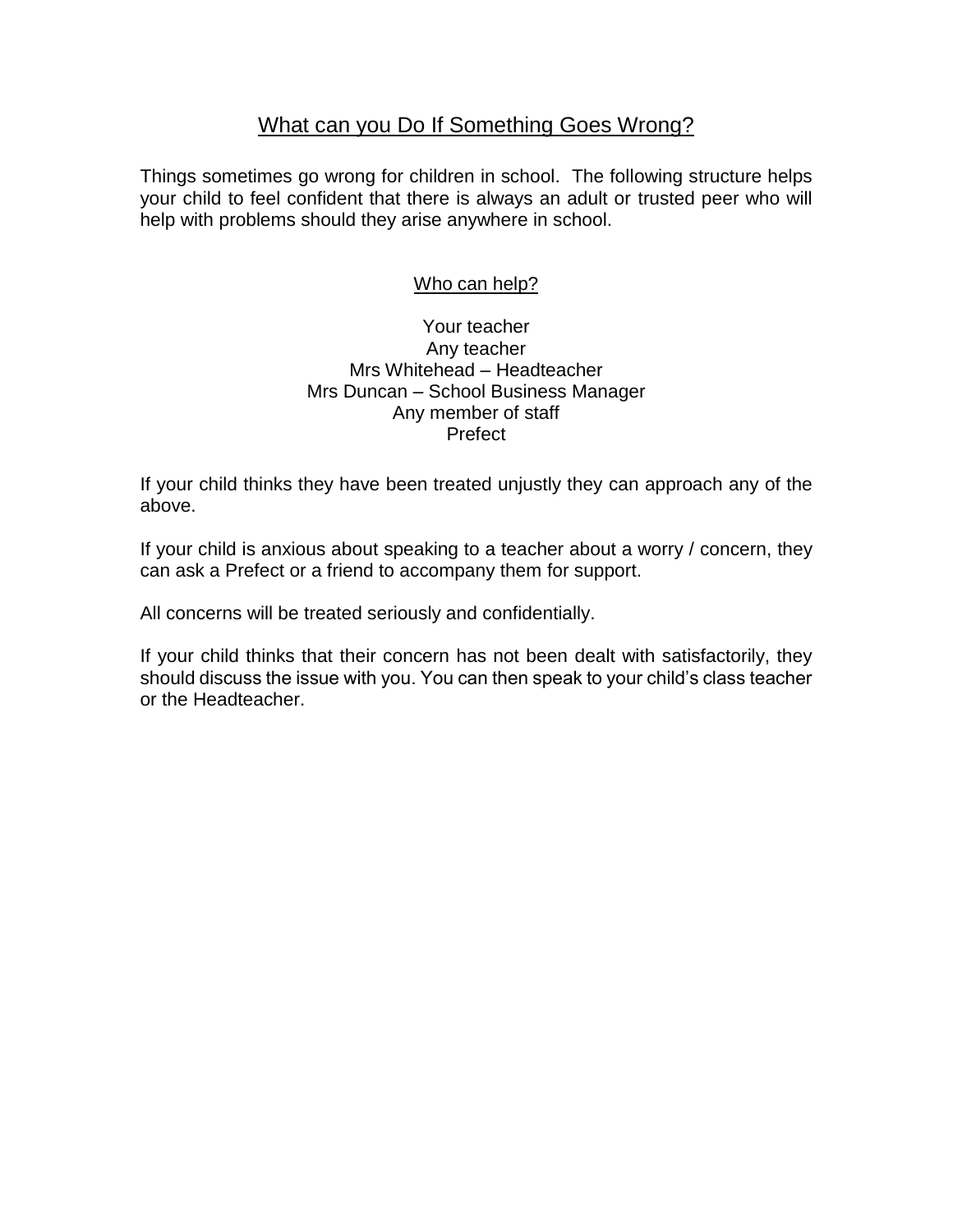## **ST JOSEPH'S PARK HILL SCHOOL**

**ST. JOSEPH'S PARK HILL** 



## **PROCEDURE FOR: CHILD NOT COLLECTED (INCLUDING EYFS)**

If a child is not collected by 3.40pm the following procedure is to be carried out.

- 1. Staff must take the child to the After-School Club
- 2. If a child is not expecting to be at After-School Club and school has received no communication from parents / carers by 4.45pm, then staff will ring contact numbers in the contact file.
- 3. If a child is not collected by 5.45pm then emergency numbers will be contacted.
- 4. If the child has not been collected and the emergency numbers have not been answered by 6.00pm then advice will be sought from CSC (Children's Social Care) by ringing the number below:

Children's Social Care: **0300 1236720 (8.00am – 8.00pm)** Out of hours Emergency Duty Team: **0300 1236722 (8.00pm – 8.00am)**

Burnley Social Services Office Adults and Children's Services Chaddesley House Manchester Rd **Burnley** BB11 1HW Tel: 01282 425961 (8.45am – 5.00pm)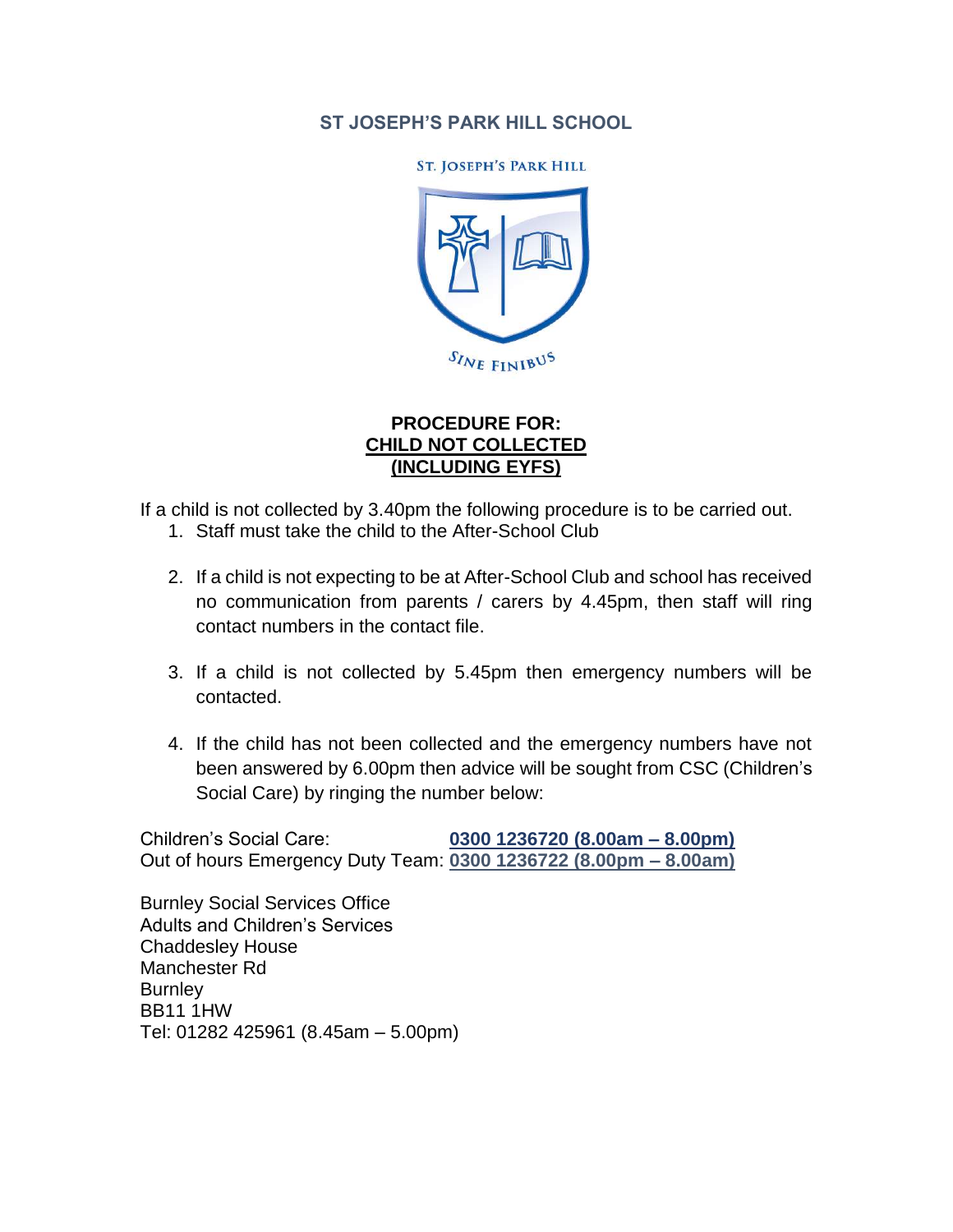## **List of Policies**

The following policies may be found on the school website:

Safeguarding and Child Protection Behaviour Management Special Educational Needs and Accessibility Policy Anti-Bullying **Complaints Curriculum** Health, Safety and Welfare Policy Language Policy Online Safety Data Privacy

Parents are welcome to see any of the following policies. Please ask at the office.

Administration

**Curriculum** 

Healthy Eating Admissions

R.E. English **Mathematics Science History Geography** P.E. **Computing** Art Music PSHE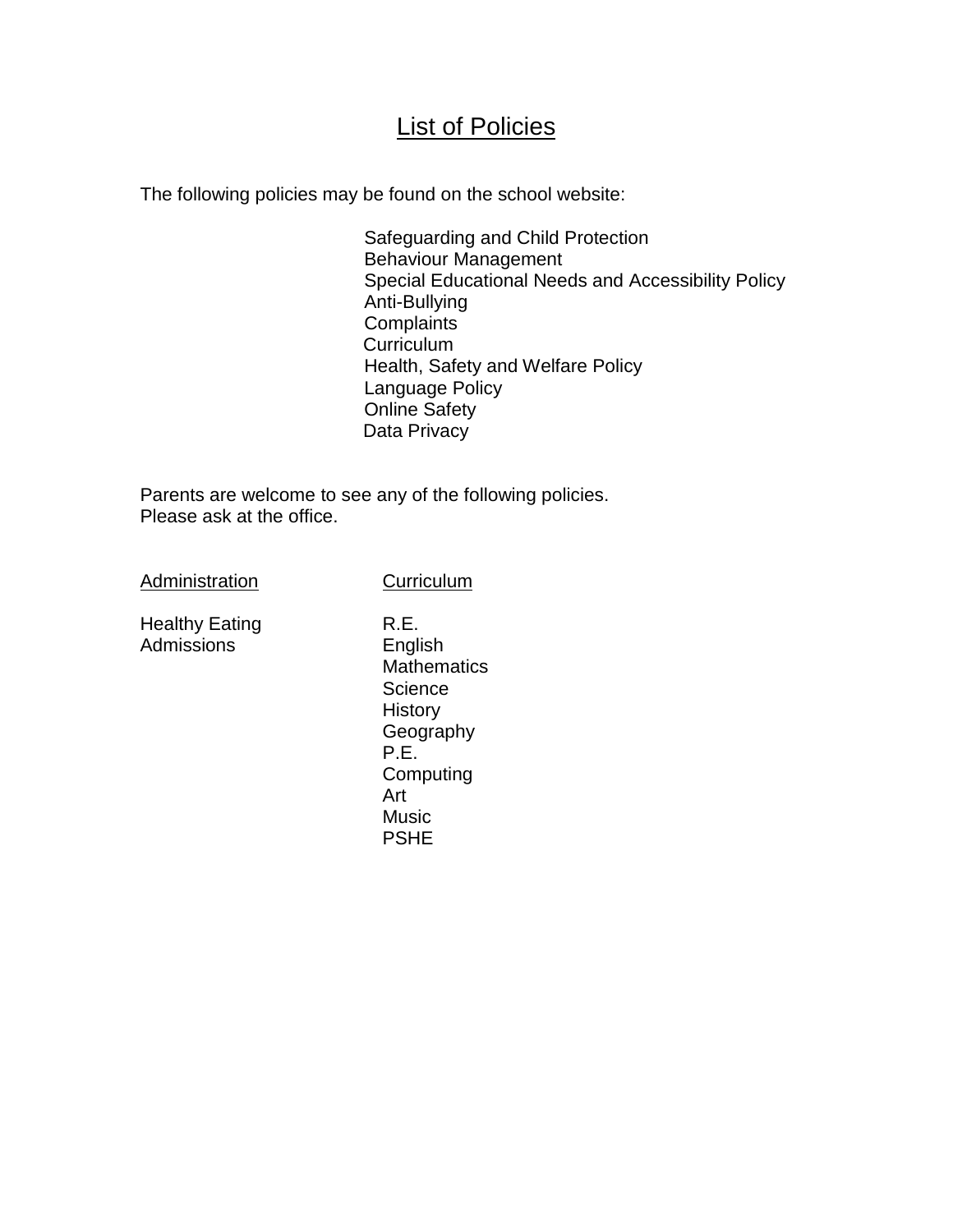## Staff 2022 - 2023

| <b>Headteacher</b><br><b>School Business</b><br><b>Manager</b> | Mrs. Maria Whitehead<br>Mrs. Pauline Duncan<br>Mrs. Elin Kendall                                                              |                                                             |
|----------------------------------------------------------------|-------------------------------------------------------------------------------------------------------------------------------|-------------------------------------------------------------|
| <b>Receptionist</b>                                            |                                                                                                                               |                                                             |
| <b>Teaching Staff</b>                                          |                                                                                                                               |                                                             |
| Year 6 Teacher /<br><b>Head of Juniors</b>                     | Mrs Rebecca Haasbroek                                                                                                         |                                                             |
| <b>Year 5 Teacher</b>                                          | Mrs. Susana Hannah / Mrs Robinson                                                                                             |                                                             |
| <b>Year 4 Teacher</b>                                          | <b>Miss Ellena Lomas</b>                                                                                                      |                                                             |
| <b>Year 3 Teacher</b>                                          | Miss. Charlotte Grillo                                                                                                        |                                                             |
| <b>Year 2 Teacher</b>                                          | Mrs Charlotte Whittaker / Mrs Sandra Barker                                                                                   |                                                             |
| <b>Year 1 Teacher</b>                                          | <b>Mr Richard Bailey</b>                                                                                                      |                                                             |
| <b>Reception Teacher</b>                                       | Miss. Charlotte Fidoe                                                                                                         |                                                             |
| <b>Music</b>                                                   | Mrs. Andrea Goffee                                                                                                            |                                                             |
| <b>Visiting Teachers</b>                                       | Miss Boardman<br>Mrs. Karen Hoyle<br>Mr. Steven Webb<br>Mr. Glenn Armitage<br>Mrs. Jessica Porter<br><b>Miss Leanne Wharf</b> | <b>Brass</b><br>Violin<br>Guitar<br>Drums<br>Dance<br>Drama |
| <b>EYFS Leader</b>                                             | <b>Miss Charlotte Fidoe</b><br>Mrs. Karen Bleasdale<br>Mrs Rina Teoli-Rush<br><b>Mrs Claire Taylor</b>                        |                                                             |
| <b>SENDCo</b>                                                  | Mrs Joanne Maudsley                                                                                                           |                                                             |
| <b>Learning Support</b><br><b>Assistants</b>                   | Mrs. Janice Allott<br><b>Miss Emily Earnshaw</b><br>Mrs. Elizabeth Watson                                                     |                                                             |
| <b>Morning Club</b><br><b>After School Club</b>                | <b>Mrs Claire Taylor</b><br>Mrs. Elizabeth Watson / Mrs Claire Taylor                                                         |                                                             |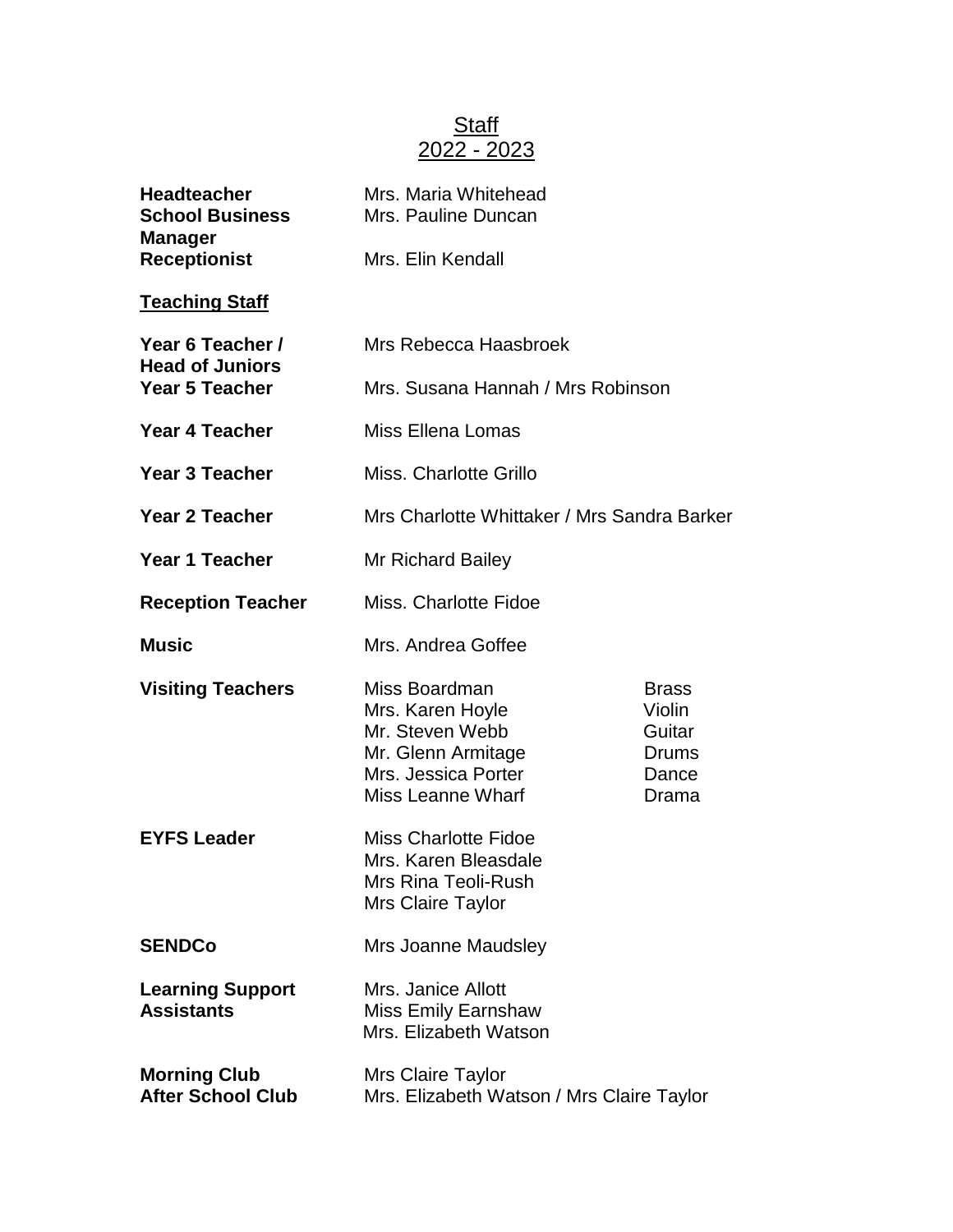| <b>Catering Manager /</b>  | <b>Mrs Audrey Nuttall</b>   |
|----------------------------|-----------------------------|
| <b>Cleaning Supervisor</b> |                             |
| <b>Cleaner</b>             | <b>Miss Stacey Nicholas</b> |
| Kitchen assistant          | <b>Mrs Karen Conway</b>     |
|                            |                             |

**Groundsman** Mr. Ian Whittaker